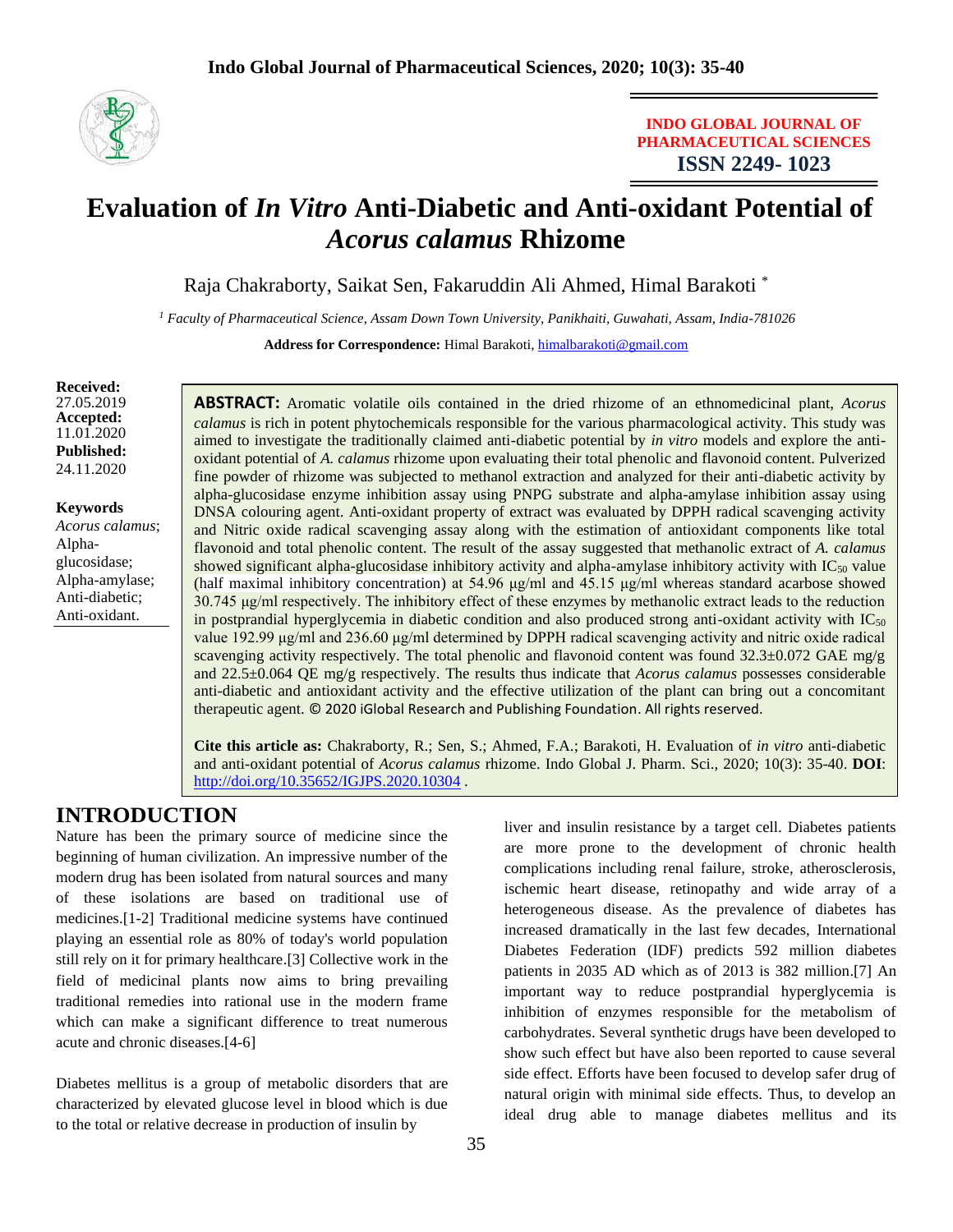complications, studies on a large number of plant is being carried out.

The dried rhizome of ethnomedicinal plant *Acorus calamus* contains yellow aromatic volatile oils having several potent phytochemicals which have been used to treat a number of metabolic disorder since ancient ages.[8] Traditionally *A. calamus* rhizome is used for appetite loss, bitter tonic, bronchitis, chest pain, diabetes, sedative, digestive disorder, nervous disorders, to promote circulation to the brain, sharpen memory and many other conditions.[9-10] Various investigations evaluated analgesic, anti-fungal, anti-tumor, anti-inflammatory anti-oxidant, anti-microbial, cytotoxic, antibacterial and anti-hepatotoxic activity of *A. calamus* rhizome with minimal studies on its anti-diabetic activity but the potentiality was yet to be explored.[11-16] This study was aimed to investigate the traditionally claimed anti-diabetic potential of *A. calamus* rhizome by *in vitro* models and also explore its anti-oxidant potential upon evaluating their total phenolic, flavonoid and tannins content.

## **MATERIALS AND METHODS**

#### **Collection of Plant**

The plants were collected on the month of June-July from Goalpara area of Assam, India. They were thoroughly washed in running water and segregated from extraneous material. The plant was identified by its vernacular name and authenticated by Prof. (Dr.) S. K. Borthakur, HOD, Department of Botany, Guwahati University, Assam. (Voucher specimen No. GUBH17889).

#### **Reagents and Chemical Used**

Sodium chloride, sodium carbonate, 3,5- dinitrosalicylic acid (DNSA) and p-nitrophenyl-α-D Glucopyranoside (PNPG) were purchased from Himedia Laboratories, India. Standard drug acarbose was gifted by Aurobindo Pharma Limited, India. α-amylase and α-glucosidase was purchased from Sigma-Aldrich, India. Methanol was purchased from Merck India. All the chemical and reagents used for qualitative and quantitative estimations were of analytical grades.

#### **Extraction**

The plant rhizomes were collected and cleaned to remove unwanted materials. The rhizomes were dried in the shed for 4 weeks. The air-dried rhizomes of *Acorus calamus* was pulverized to the fine powder and was extracted with methanol in the Soxhlet apparatus. The extract was concentrated by distillation and then the solvent was evaporated to dryness on the water bath.[17]

The colour of the extract was observed and the yield was determined using the formula:

% yield = (Weight of extract/weight of powder taken)  $*100$ 

#### **Qualitative Analysis**

Small amount of methanolic extract of *Acorus calamus*  rhizomes was used to carried out the phytochemical screening to reveal the presence of different chemical constituents such as alkaloids, carbohydrates, tannins, flavonoids, glycosides, anthraquinones, coumarin, saponin, deoxy sugar, cardiac glycosides, phenols, proteins, steroids and terpenoids using a standard protocol as described in Phytochemical methods and Pharmacognosy.[18-19]

#### **Quantitative Analysis**

The total Phenolic content was determined using Foline-Ciocalteu reagent and expressed as mg gallic acid equivalent (GAE)/g dry extract.[20] The total flavonoid content of extracts was determined following a colourimetric method and values were expressed as mg quercetin equivalent (GE)/g dry extract.[21] The total tannin content in the extract was measured by Folin-Denis method as suggested by Schanderi.[22] Result was expressed as mg tannic acid equivalent per gram of dry weight (mg TE/g) of extract.

#### **Evaluation of anti-diabetic activity**

The α-amylase inhibition assay is carried out as illustrated by Miller using the chromogenic 3,5- dinitrosalicylic acid (DNSA) method and acarbose as standard positive control.[23] Pancreatic alpha-amylase (0.04 units) was mixed with 500μl of 0.02 M Sodium phosphate buffer (pH 6.9) containing 6mM Sodium chloride and 1ml of varying concentrations  $(25, 50, 100, 200, 400 \text{ meg/ml})$  of extracts which were pre-incubated at 37 °C for 10 min. To the same,  $500\mu$ l of 1% (w/v) starch solution prepared using buffer is added and incubated at 37 °C for 15 min. DNSA reagent (1 ml) is added to stop the reaction and placed in a boiling water bath for 5 min, cooled, diluted and measured at 540 nm.

α-glucosidase inhibitory activity was evaluated according to the chromogenic method described by McCue with some modification.[24] 0.5ml alpha-glucosidase (1 U/ml) was mixed with 2.5 ml phosphate buffer (50mM,  $pH = 6.8$ ) and 1ml of varying concentrations (25, 50, 100, 200, 400 mcg/ml) of extracts was pre-incubated at 37 °C for 15 min. Then 1 ml of p-nitrophenyl-α-D Glucopyranoside (PNPG) (1mM) was added as a substrate and incubated further at 37 °C for 30 min. The reaction was stopped by adding 2.5ml sodium carbonate (0.1M). The yellow colour produced was read at 405nm using UV – visible spectrophotometer. The system without  $\alpha$ -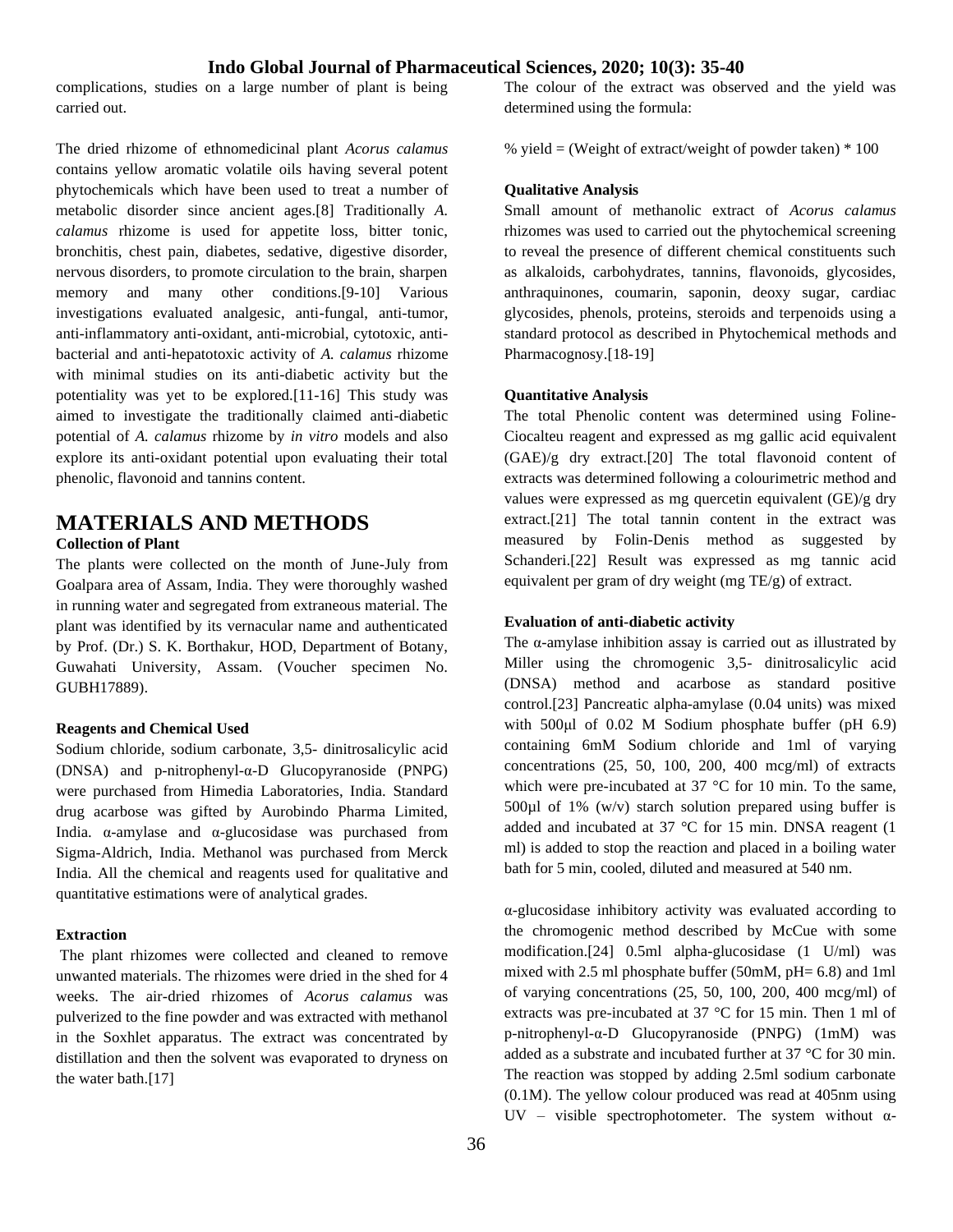glucosidase was used as a blank, and acarbose was used as a positive control. The enzyme inhibitory rates of samples were calculated as follows:

Inhibition  $% = [$ (control absorption-sample absorption)/control absorption)] \* 100

The IC<sup>50</sup> values of samples were calculated and reported as the mean  $\pm$  standard deviation (SD) of three experiments.

| <b>Acorus Calamus</b> |                       |                              |  |  |  |  |
|-----------------------|-----------------------|------------------------------|--|--|--|--|
| S.N.                  | <b>Phytochemicals</b> | <b>Extract of A. calamus</b> |  |  |  |  |
| 1.                    | Alkaloids             | $^{(+)}$                     |  |  |  |  |
| 2.                    | Glycosides            | $^{(+)}$                     |  |  |  |  |
| 3.                    | Anthraquinone         | $\left( -\right)$            |  |  |  |  |
| 4.                    | Coumarin              | $(+)$                        |  |  |  |  |
| 5.                    | Saponin               | $(+)$                        |  |  |  |  |
| 6.                    | Deoxy sugar           | $(+)$                        |  |  |  |  |
| 7.                    | Cardiac glycosides    | $^{(+)}$                     |  |  |  |  |
| 8.                    | Flavonoid             | $(+)$                        |  |  |  |  |
| 9.                    | Steroid               | $(+)$                        |  |  |  |  |
| 10                    | Terpenoid             | $(+)$                        |  |  |  |  |
| 11                    | Tannins               | $(+)$                        |  |  |  |  |
| 12                    | Phenols               | $^{(+)}$                     |  |  |  |  |
| 13                    | Quinones              | $^{(+)}$                     |  |  |  |  |
| 14                    | Protein               | $(+)$                        |  |  |  |  |
| 15                    | Carbohydrate          | $(+)$                        |  |  |  |  |

**Table 1. Qualitative Analysis of Methanolic Extract of** 

**(+) Presence, (-) Absence**

**Table 2. α-Amylase Inhibitory Activity of Methanolic Extract of** *A. Calamus* **and Comparison with Standard Drug Acarbose.**

| S.N | <b>Plant</b>                        | <b>Concentration</b> | $\frac{0}{0}$     | $\mathbf{IC}_{50}$ |
|-----|-------------------------------------|----------------------|-------------------|--------------------|
|     | extract/<br><b>Standard</b><br>drug | $(\mu g/ml)$         | <b>Inhibition</b> | value              |
| 1.  | Methanolic                          | 2                    | $3.72 \pm 0.04$   |                    |
|     | extract of                          | 4                    | $6.23 \pm 0.07$   |                    |
|     | A. calamus                          | 8                    | $9.9 \pm 0.02$    | 45.15              |
|     |                                     | 16                   | $17.54 \pm 0.03$  |                    |
|     |                                     | 32                   | $34.32 \pm 0.04$  |                    |
|     |                                     | 64                   | $71.28 \pm 0.03$  |                    |
| 2.  | Acarbose                            | 2                    | $3.85 \pm 0.05$   |                    |
|     |                                     | 4                    | $9.5 \pm 0.02$    |                    |
|     |                                     | 8                    | $18.58 \pm 0.12$  | 30.745             |
|     |                                     | 16                   | $30.02 \pm 0.09$  |                    |
|     |                                     | 32                   | $56.3 \pm 0.11$   |                    |
|     |                                     | 64                   | $96.06 \pm 0.04$  |                    |

Each value in the table was obtained by calculating the average of three experiments and data are presented as Mean ± SEM.

**Table 3: α-Glucosidase Inhibitory Activity of Methanolic Extract of** *A. Calamus* **and Comparison with Standard Drug Acarbose.**

| S.N | <b>Plant</b>  | DTU2 ACATOOSE.<br><b>Concentration</b> | $\frac{6}{9}$     | $IC_{50}$ |
|-----|---------------|----------------------------------------|-------------------|-----------|
|     |               |                                        |                   |           |
|     | extract/      | $(\mu g/ml)$                           | <b>Inhibition</b> | value     |
|     | Standard      |                                        |                   |           |
|     | drug          |                                        |                   |           |
| 1   | Methanolic    | 2                                      | $2.32 \pm 0.04$   |           |
|     | extract of A. | 4                                      | $6.33 \pm 0.03$   |           |
|     | calamus       | 8                                      | $8.93 \pm 0.06$   | 54.90     |
|     |               | 16                                     | $14.02 \pm 0.11$  |           |
|     |               | 32                                     | $28.33 \pm 0.03$  |           |
|     |               | 64                                     | $58.89 \pm 0.07$  |           |
| 2   | Acarbose      | 2                                      | $4.12 \pm 0.03$   |           |
|     |               | 4                                      | $7.45 \pm 0.03$   |           |
|     |               | 8                                      | $14.9 \pm 0.04$   | 39.12     |
|     |               | 16                                     | $22.1 \pm 0.04$   |           |
|     |               | 32                                     | $42.28 \pm 0.08$  |           |
|     |               | 64                                     | $79.06 \pm 0.02$  |           |

Each value in the table was obtained by calculating the average of three experiments and data are presented as Mean ± SEM.

#### **Evaluation of antioxidant activity**

DPPH free radical scavenging activity and nitric oxide radical scavenging capacity of *A. calamus* rhizome extracts was determined to study the antioxidant activity. DPPH radical scavenging ability is determined in terms of hydrogen donating ability of extracts, using the stable DPPH radical.[25] The scavenging activity of extracts was calculated based on the percentage of DPPH radical scavenged using the following equation:

% inhibition =  $[(A_{control} - A_{sample})/A_{control}] \times 100$ 

Where, Asample is the absorbance of a sample solution and Acontrol is the absorbance of the control solution (containing all reagents except the test sample).

The method of Yen was adopted to determine the nitric oxide radical scavenging activity of extracts of *A. calamus*.[26]

#### **Statistical Analysis**

All analyses were performed in triplicate and data were reported as means  $\pm$  SD. Differences between experiments were analyzed using Student's t-test in Microsoft Excel 2013. The confidence limits used in this study were based on 95%  $(P<0.05)$ .

### **RESULT AND DISCUSSION**

The powdered form of methanolic extract weighing 48 g of *Acorus calamus* rhizome was extracted using Soxhlet apparatus. The extraction process was continued for 72 h. Solvent was evaporated to get the solvent-free extract and the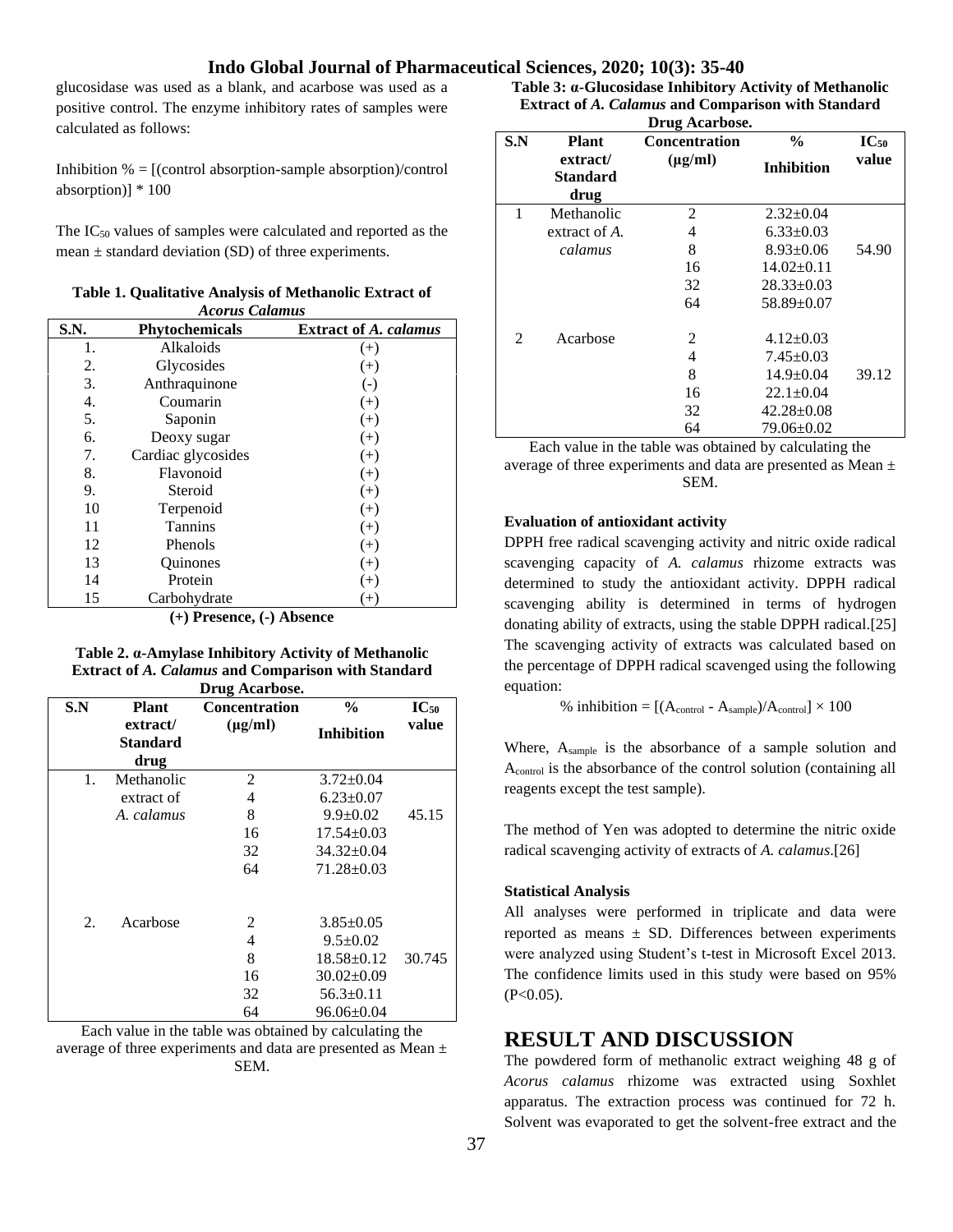total yield was found to be 3.78%. The extract was reddish brown in colour and sticky in nature. Preliminary phytochemical analysis revealed the presence of alkaloids, glycosides, coumarin, saponin, deoxy sugar, cardiac glycosides, flavonoid, steroid, terpenoid, tannins, phenols, quinines, protein and carbohydrate as given in **Table 1**. The presence phytochemicals to the certain limit can vary on the basis of the geological region of collection.[27] Wide array phytochemicals present in the extract are to be responsible for the range of pharmacological response produced in the biological body.



**Figure 1. Total phenolic, flavonoid and tannin content of methanolic extract of** *A. calamus.*

The result showed the total phenolic content of  $32.3 \pm 0.072$ mg gallic acid equivalent (mg GAE/g). Similarly, total flavonoid content and total tannin content were found to be 22.5  $\pm 0.064$  mg quercetin equivalent (mg QE/g) and 39.4±0.067 mg tannic acid equivalent (mg TAE/g) respectively as given in **Figure 1**. These compounds play an important role in absorbing and neutralizing free radicals thus exhibit redox properties.[28] The presence of high content of phenol, flavonoid and tannin in methanolic extract of *A. calamus* suggests the potentiality of its antioxidant activity.



**Figure 2: α-Amylase activity of acarbose vs methanolic extract of** *Acorus calamus.*

The extract exhibited significant α-amylase inhibitory activity with  $IC_{50}$  value at 45.15  $\mu$ g/ml whereas standard acarbose showed at 30.745 μg/ml. The half maximal inhibitory concentration  $(IC_{50})$  is a measure of the effectiveness of a

substance in inhibiting a specific biologic or biochemical function. α-glucosidase inhibitory activity of the methanolic extract was quantified with  $IC_{50}$  value at 54.90  $\mu$ g/ml when standard acarbose was of 39.12 μg/ml which has been shown in **Table 2** and **Figure 2** for α-amylase inhibitory activity and **Table 3** and **Figure 3** for α-glucosidase inhibitory activity. As α-amylase and α-glucosidase being potent carbohydrate metabolizing enzymes, the inhibition of these enzymes blocks the breakdown of carbohydrate and subsequent glucose absorption thus leading to a decrease in postprandial hyperglycemia and maintaining the blood-glucose level. Inhibition of these enzymes is a significant and well-focused therapeutic approach to control hyperglycemia till date in type II diabetes.[29] This effect may be due to the action of inherent polyphenols and flavonoids in the plant.



**Figure 3: α-Glucosidase activity of Acarbose vs methanolic extract of** *Acorus calamus.*



**Figure 4: DPPH radical scavenging activity of root extract of** *A. calamus* **and comparison with standard Ascorbic acid.**

Hydrogen donating ability in the compound present in the extract is responsible for the antioxidant activity of any plant. In DPPH radical scavenging activity, an anti-oxidant compound present in the abstract decolourizes the DPPH by donating the electron.[30] The acceptance of electron by DPPH from those compounds changes its colour from violet to yellow which can be measured spectrophotometrically at 517 nm.[31] Thus, the ability of plant extract to scavenge DPPH is calculated and the degree of discolouration is an indication of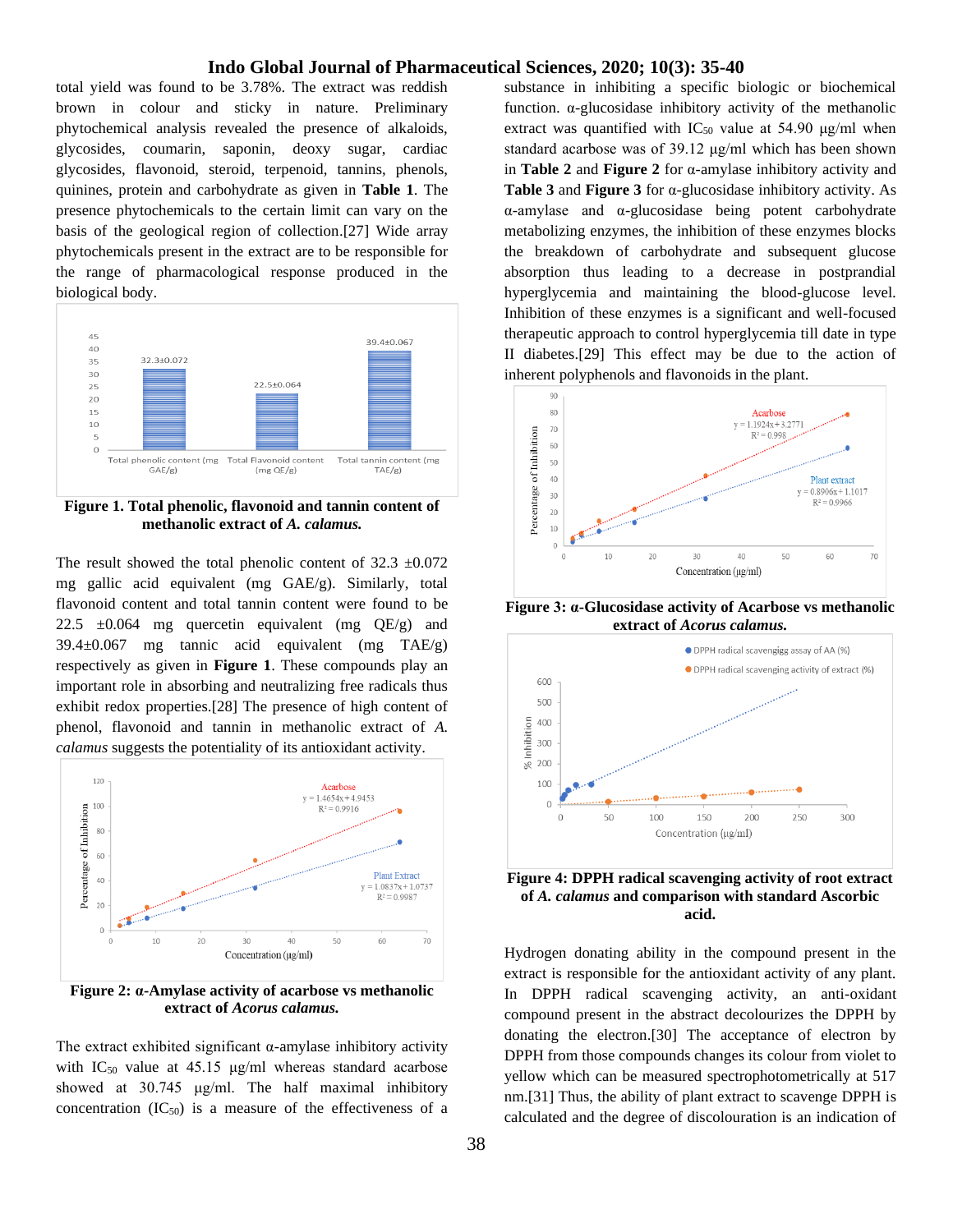the scavenging ability of the antioxidant extract. Extract of the rhizome of *A. calamus* possesses strong anti-oxidant activity with  $IC_{50}$  value 192.99  $\mu$ g/ml as determined by DPPH radical scavenging activity which is represented graphically in **Figure 4** comparing with DPPH scavenging potential of potent antioxidant, ascorbic acid.

Nitric oxide is a gaseous free radical present in the body and is associated with the number of physiological processes and plays a role in immune, respiratory, neuromuscular function and regulation of cell-mediated toxicity.[32] Metabolic products of a nitric oxide such as peroxynitrite are highly reactive and can induce toxic reactions and can lead to protein tyrosine nitration, lipid peroxidation and DNA modification.[33] Extract of the rhizome of *A. calamus* also possesses strong anti-oxidant activity with  $IC_{50}$  value 236.60 μg/ml as determined by nitric oxide radical scavenging activity and the relative comparison of antioxidant potential is shown in **figure 5**.



**Figure 5: Nitric oxide radical scavenging activity of root extract of** *A. calamus* **and comparison with standard Ascorbic acid.**

The presence of the high amount of free radicals and reactive oxygen species in the body results to oxidative stress which can lead to pathogenesis of wide array of degenerative diseases such as diabetes mellitus.[34-35] Thus, the independent anti-diabetic activity is further synergized by the anti-oxidant activity. Polyphenols and flavonoids which are present in high amount are to be responsible for the significant anti-oxidant and anti-diabetic property exhibited by the plant extract of *A. calamus.*

## **CONCLUSION**

The results thus indicate that *Acorus calamus* possesses considerable anti-diabetic and antioxidant activity with notable polyphenols and flavonoids content. Further studies are needed for the identification and isolation of individual phytochemicals responsible for the activity and the effective

assessment and utilization can bring out a concomitant therapeutic agent.

## **ACKNOWLEDGMENT**

The authors are thankful to Faculty of Pharmaceutical Science, Assam down town University for providing the necessary facilities to carry out the research work.

## **DATA AVAILABILITY**

Not declared.

**CONFLICTS OF INTEREST** Nil

## **FUNDING SOURCE**

No external funding declared.

## **REFERENCES**

- 1. Sharma, A., Shankar, C., Tyagi, L.K., Singh, M., Rao, C.V. Herbal medicine for market potential in India: An overview. Academic Journal of Plant Sciences 2008; 1(2):26-36.
- 2. Dahanukar, S.A., Kulkarni, R.A., Rege, N.N. Pharmacology of medicinal plants and natural products. Indian Journal of Pharmacology 2000; 32: 81-118.
- 3. Choubey, E., Saraf, A., Dutta, A.K. Review article on *Moringa oleifera:* As traditional medicinal plant. World Journal of Pharmacy and Pharmaceutical Sciences 2018; 7(5): 1710-18.
- 4. Joy, P.P., Thomas, J., Mathew, S., Skaria, B.P. Medicinal plants. Kerela Agriculture University: Kerela, 1998.
- 5. Kumar, A., Jnanesha, A.C. Medicinal and aromatic plants biodiversity in India and their future prospects: A review. Indian Journal of Unani Medicine 2016; 9(1): 10-17.
- 6. Nanda, B.L., Sayeeda, N.S.G., Radhakrishnan, T.T. Determination of phytochemicals and antioxidant activity of *Acorus calamus* rhizome. Journal of Drug Delivery and Therapeutics 2014; 4(6): 117-21.
- 7. Dsouza, D., Lakshmidevi, N. Models to study *in vitro*  antidiabetic activity of plants: A review. International Journal of Pharma and Bio sciences 2015; 6(3): 732-41.
- 8. Balamurugan, T.S.B., Gunanithi, M., Raja, I., Vinothkumar, D., Rameshbabu, N.G., Sumathi, S., Nair, A., Tilton, F. Antidiabetic potential of various traditional medicinal plants and *in silico* validation. European Journal of Biotechnology and Bioscience 2017; 5(2): 34-40.
- 9. Imam, H., Riaz, Z., Azhar, M., Sofi, G., Hussain, A. Sweet flag (*Acorus calamus* Linn.): An incredible medicinal herb. International Journal of Green Pharmacy 2013; 7(4): 288-96.
- 10. Balakumbahan, R., Rajamani, K., Kumanan, K. *Acorus calamus:* An overview. Journal of Medicinal Plants Research 2010; 4(25): 2740-45.
- 11. Khurana, N., Jain, P.K., Pounikar, Y., Sharma, N. Pharmacological evaluation of rhizomes of *Acorus calamus* for analgesic activity. International Journal of Pharmacy and Pharmaceutical Sciences 2015; 7(4): 411-13.